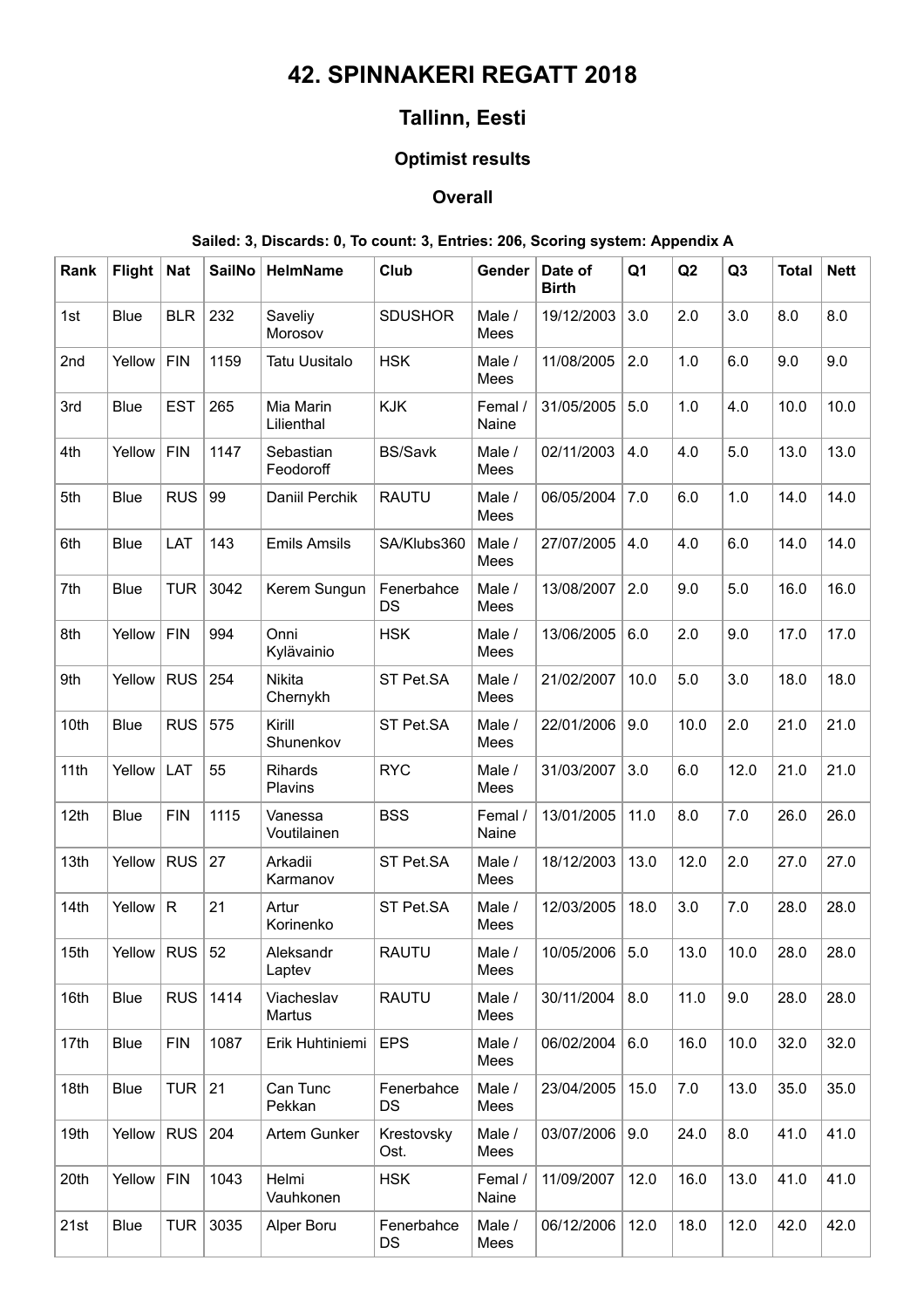| Rank | <b>Flight</b> | <b>Nat</b>   | <b>SailNo</b> | <b>HelmName</b>                 | Club               | Gender                | Date of<br><b>Birth</b> | Q1   | Q2   | Q <sub>3</sub> | <b>Total</b> | <b>Nett</b> |
|------|---------------|--------------|---------------|---------------------------------|--------------------|-----------------------|-------------------------|------|------|----------------|--------------|-------------|
| 22nd | Yellow        | <b>FIN</b>   | 1139          | Melisa<br>Shalagin              | <b>BSS</b>         | Femal /<br>Naine      | 05.11.2005              | 14.0 | 14.0 | 17.0           | 45.0         | 45.0        |
| 23rd | Yellow        | <b>RUS</b>   | l 9           | Gleb Glotov                     | Krestovsky<br>Ost. | Male /<br>Mees        | 22/08/2006              | 24.0 | 21.0 | 1.0            | 46.0         | 46.0        |
| 24th | <b>Blue</b>   | <b>RUS</b>   | 131           | Ivan Morshinin                  | Krestovsky<br>Ost. | Male /<br><b>Mees</b> | 27/09/2007              | 14.0 | 3.0  | 32.0           | 49.0         | 49.0        |
| 25th | Yellow        | <b>RUS</b>   | 211           | Dima Eremin                     | Krestovsky<br>Ost. | Male /<br>Mees        | 13/03/2008              | 17.0 | 29.0 | 4.0            | 50.0         | 50.0        |
| 26th | <b>Blue</b>   | <b>FIN</b>   | 528           | Samuel<br>Gaffney               | <b>EMK</b>         | Male /<br>Mees        | 06/04/2004              | 22.0 | 14.0 | 15.0           | 51.0         | 51.0        |
| 27th | Yellow        | <b>RUS</b>   | 14            | Mariia Krylova                  | <b>RAUTU</b>       | Femal /<br>Naine      | 05/07/2005              | 27.0 | 8.0  | 19.0           | 54.0         | 54.0        |
| 28th | Yellow        | <b>RUS</b>   | 259           | Daniil<br>Serdukov              | <b>RAUTU</b>       | Male /<br>Mees        | 07/01/2003              | 23.0 | 7.0  | 25.0           | 55.0         | 55.0        |
| 29th | Yellow        | $\mathsf{R}$ | 111           | Nikita Ivanov                   | Krestovsky<br>Ost. | Male /<br>Mees        | 18/02/2003              | 33.0 | 9.0  | 16.0           | 58.0         | 58.0        |
| 30th | <b>Blue</b>   | <b>BLR</b>   | 73            | Ignatiy<br><b>Mikhailets</b>    | <b>RZOP Minsk</b>  | Male /<br>Mees        | 27/03/2004              | 28.0 | 19.0 | 11.0           | 58.0         | 58.0        |
| 31st | <b>Blue</b>   | <b>EST</b>   | 218           | Hugo Mart<br>Reisner            | <b>ROPK</b>        | Male /<br>Mees        | 13/09/2005              | 19.0 | 24.0 | 16.0           | 59.0         | 59.0        |
| 32nd | Yellow        | LAT          | 100           | Jekabs Codars                   | Jurmala            | Male /<br>Mees        | 23/01/2007              | 7.0  | 32.0 | 22.0           | 61.0         | 61.0        |
| 33rd | Yellow        | <b>FIN</b>   | 1047          | Aatos<br>Kylävainio             | <b>HSK</b>         | Male /<br>Mees        | 22/08/2007              | 16.0 | 20.0 | 26.0           | 62.0         | 62.0        |
| 34th | Yellow        | <b>EST</b>   | 232           | Tristan<br>Saraskin             | <b>KJK</b>         | Male /<br>Mees        | 29/05/2004              | 21.0 | 10.0 | 34.0           | 65.0         | 65.0        |
| 35th | Yellow        | <b>BLR</b>   | 282           | Matsvei<br>Martonchyk           | <b>SDUSHOR</b>     | Male /<br>Mees        | 02/08/2005              | 11.0 | 15.0 | 39.0           | 65.0         | 65.0        |
| 36th | Blue          | <b>FIN</b>   | 1095          | Erika Forsman                   | <b>MP</b>          | Femal /<br>Naine      | 24/02/2004              | 24.0 | 13.0 | 28.0           | 65.0         | 65.0        |
| 37th | <b>Blue</b>   | <b>FIN</b>   | 999           | Sofia<br>Svartström             | <b>EPS</b>         | Femal /<br>Naine      | 26/12/2005              | 31.0 | 15.0 | 20.0           | 66.0         | 66.0        |
| 38th | Blue          | <b>EST</b>   | 130           | Andrias Sepp                    | Pärnu JK           | Male /<br>Mees        | 15/12/2006              | 21.0 | 22.0 | 24.0           | 67.0         | 67.0        |
| 39th | Blue          | <b>RUS</b>   | 43            | Demian<br>Baranov               | <b>RAUTU</b>       | Male /<br>Mees        | 30/01/2007              | 18.0 | 30.0 | 22.0           | 70.0         | 70.0        |
| 40th | <b>Blue</b>   | <b>BLR</b>   | 200           | Leanid<br>Sharubin              | <b>RZOP Minsk</b>  | Male /<br>Mees        | 21.10.2004              | 30.0 | 12.0 | 30.0           | 72.0         | 72.0        |
| 41st | Blue          | RUS          | 205           | Sofia Pusheva                   | Krestovsky<br>Ost. | Femal /<br>Naine      | 01/04/2006              | 17.0 | 21.0 | 35.0           | 73.0         | 73.0        |
| 42nd | Blue          | <b>BLR</b>   | 505           | Denis Sukhov                    | <b>SDUSHOR</b>     | Male /<br>Mees        | 04/07/2007              | 10.0 | 31.0 | 33.0           | 74.0         | 74.0        |
| 43rd | Yellow        |              | RUS 4141      | Stepan Zapoev                   | <b>RAUTU</b>       | Male /<br>Mees        | 10/04/2004              | 29.0 | 26.0 | 23.0           | 78.0         | 78.0        |
| 44th | <b>Blue</b>   | <b>EST</b>   | 252           | Susanna<br>Silluta              | <b>KJK</b>         | Femal /<br>Naine      | 30/10/2004              | 42.0 | 29.0 | 14.0           | 85.0         | 85.0        |
| 45th | Yellow        | <b>BLR</b>   | 838           | Yaraslau<br>Zapolski-<br>Dounar | <b>RZOP Minsk</b>  | Male /<br>Mees        | 19/04/2005              | 37.0 | 34.0 | 15.0           | 86.0         | 86.0        |
| 46th | Blue          | <b>BLR</b>   | 1202          | Uladzislau<br>Ushakou           | <b>RZOP Minsk</b>  | Male /<br>Mees        | 16/02/2005              | 20.0 | 37.0 | 29.0           | 86.0         | 86.0        |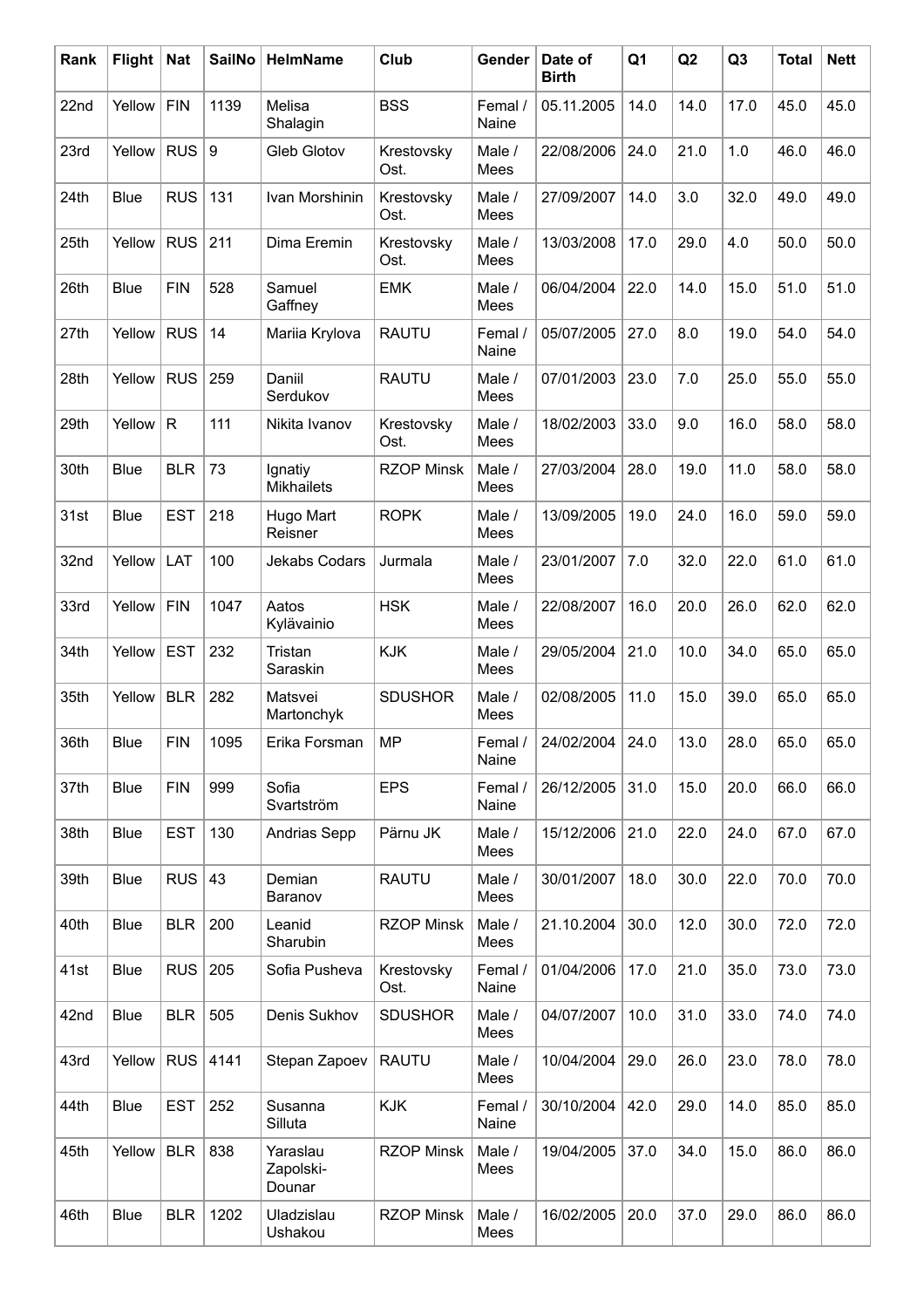| Rank | <b>Flight</b> | <b>Nat</b> | <b>SailNo</b> | HelmName                     | Club                   | Gender                 | Date of<br><b>Birth</b> | Q1   | Q2   | Q <sub>3</sub>      | <b>Total</b> | <b>Nett</b>   |
|------|---------------|------------|---------------|------------------------------|------------------------|------------------------|-------------------------|------|------|---------------------|--------------|---------------|
| 47th | <b>Blue</b>   | <b>FIN</b> | 1104          | Luka Kotilainen              | <b>HSK</b>             | Male /<br>Mees         | 07/06/2005              | 43.0 | 26.0 | 18.0                | 87.0         | 87.0          |
| 48th | Blue          | <b>TUR</b> | 106           | Huseyin Sener                | Fenerbahce<br>DS       | Male /<br>Mees         | 22/07/2005              | 25.0 | 43.0 | 19.0                | 87.0         | 87.0          |
| 49th | <b>Blue</b>   | LAT        | 107           | <b>Viesturs</b><br>Simsons   | <b>RJK</b>             | Male /<br>Mees         | 16/06/2006              | 39.0 | 23.0 | 26.0                | 88.0         | 88.0          |
| 50th | Blue          | <b>FIN</b> | 601           | Heta<br>Ruohonen             | <b>HSK</b>             | Femal /<br>Naine       | 03/12/2005              | 26.0 | 25.0 | 37.0                | 88.0         | 88.0          |
| 51st | Yellow        | <b>FIN</b> | 1129          | Linud Vaalavuo               | <b>HSK</b>             | Male /<br>Mees         | 11/07/2007              | 28.0 | 11.0 | 52.0                | 91.0         | 91.0          |
| 52nd | Yellow        | <b>RUS</b> | 990           | <b>Vladimir Vituk</b>        | Krestovsky<br>Ost.     | Male /<br>Mees         | 11/02/2006              | 58.0 | 17.0 | 18.0                | 93.0         | 93.0          |
| 53rd | <b>Blue</b>   | <b>RUS</b> | 258           | Arsenii<br>Mikhailov         | <b>RAUTU</b>           | Male /<br>Mees         | 17/04/2007              | 16.0 | 34.0 | 47.0                | 97.0         | 97.0          |
| 54th | Blue          | <b>RUS</b> | 49            | Alisa<br>Kodaneva            | ST Pet.SA              | Femal /<br>Naine       | 04/06/2004              | 32.0 | 49.0 | 17.0                | 98.0         | 98.0          |
| 55th | Blue          | TUR        | $\mathbf 1$   | Tuna Iscen                   | <b>Istanbul SC</b>     | Male /<br>Mees         | 03/02/2007              | 47.0 | 17.0 | 36.0                | 100.0        | 100.0         |
| 56th | Yellow        | <b>EST</b> | 183           | Karolina<br>Dovgan           | <b>NYCS</b>            | Femal /<br>Naine       | 26/01/2006              | 36.0 | 23.0 | 44.0                | 103.0        | 103.0         |
| 57th | Yellow        | <b>RUS</b> | 414           | Alisa<br>Ivanovskaya         | <b>RAUTU</b>           | Femal /<br>Naine       | 04/04/2005              | 45.0 | 38.0 | 21.0                | 104.0        | 104.0         |
| 58th | <b>Blue</b>   | LTU        | 751           | Rojus<br>Stankevicius        | <b>SC</b><br>Atzalynas | Male /<br>Mees         | 15/11/2005              | 46.0 | 52.0 | 8.0                 | 106.0        | 106.0         |
| 59th | Blue          | <b>AUS</b> | 1332          | Stella Hurley                | <b>HHSC</b>            | Femal /<br>Naine       | 01/09/2006              | 50.0 | 35.0 | 21.0                | 106.0        | 106.0         |
| 60th | <b>Blue</b>   | TUR $ 8$   |               | Mert Tuna<br>Tugcu           | <b>Istanbul SC</b>     | Male /<br>Mees         | 12/09/2006              | 34.0 | 32.0 | 40.0                | 106.0        | 106.0         |
| 61st | Yellow        | <b>BLR</b> | 37            | Felicia<br><b>Mikhailets</b> | <b>RZOP Minsk</b>      | $ $ Femal $/$<br>Naine | 09/05/2006              | 44.0 | 39.0 | 24.0                |              | $107.0$ 107.0 |
| 62nd | Yellow        | <b>RUS</b> | 691           | Rodion<br>Gavriushenko       | ST Pet.SA              | Male /<br>Mees         | 06/05/2006              | 57.0 | 25.0 | 27.0                | 109.0        | 109.0         |
| 63rd | Yellow        | <b>BLR</b> | 333           | Liaushynski<br>Vasiliy       | <b>SDUSHOR</b>         | Male /<br>Mees         | 05/08/2006              | 26.0 | 27.0 | 56.0                | 109.0        | 109.0         |
| 64th | <b>Blue</b>   | <b>RUS</b> | 915           | <b>Andrey Lavrov</b>         | Krestovsky<br>Ost.     | Male /<br>Mees         | 11/04/2007              | 44.0 | 38.0 | 27.0                | 109.0        | 109.0         |
| 65th | Blue          | <b>RUS</b> | 1251          | Andrei<br>Sotnikov           | <b>RAUTU</b>           | Male /<br>Mees         | 14/12/2005              | 1.0  | 5.0  | 104.0<br><b>DNC</b> | 110.0        | 110.0         |
| 66th | Yellow        | $RUS$ 251  |               | Artemii Zapoev               | <b>RAUTU</b>           | Male /<br>Mees         | 17/12/2007              | 31.0 | 60.0 | 20.0                | 111.0        | 111.0         |
| 67th | Yellow        | <b>FIN</b> | 1158          | Oskar<br>Kovalainen          | <b>BS</b>              | Male /<br>Mees         | 30/09/2007              | 41.0 | 33.0 | 38.0                | 112.0        | 112.0         |
| 68th | Yellow        | <b>FIN</b> | 1155          | Amelie<br>Mannerberg         | <b>BS/NJK</b>          | Femal /<br>Naine       | 16/04/2007              | 15.0 | 58.0 | 40.0                | 113.0        | 113.0         |
| 69th | Yellow        | <b>EST</b> | 208           | Henry-Mark<br>Andresson      | <b>KJK</b>             | Male /<br>Mees         | 03/12/2004              | 25.0 | 43.0 | 45.0                | 113.0        | 113.0         |
| 70th | Yellow        | <b>EST</b> | 166           | Karl Robert<br>Masing        | <b>HPSK</b>            | Male /<br>Mees         | 02/02/2006              | 46.0 | 36.0 | 32.0                | 114.0        | 114.0         |
| 71st | Yellow        | <b>FIN</b> | 1040          | Hymy Savela                  | <b>HSK</b>             | Femal /<br>Naine       | 03/07/2005              | 47.0 | 19.0 | 49.0                | 115.0        | 115.0         |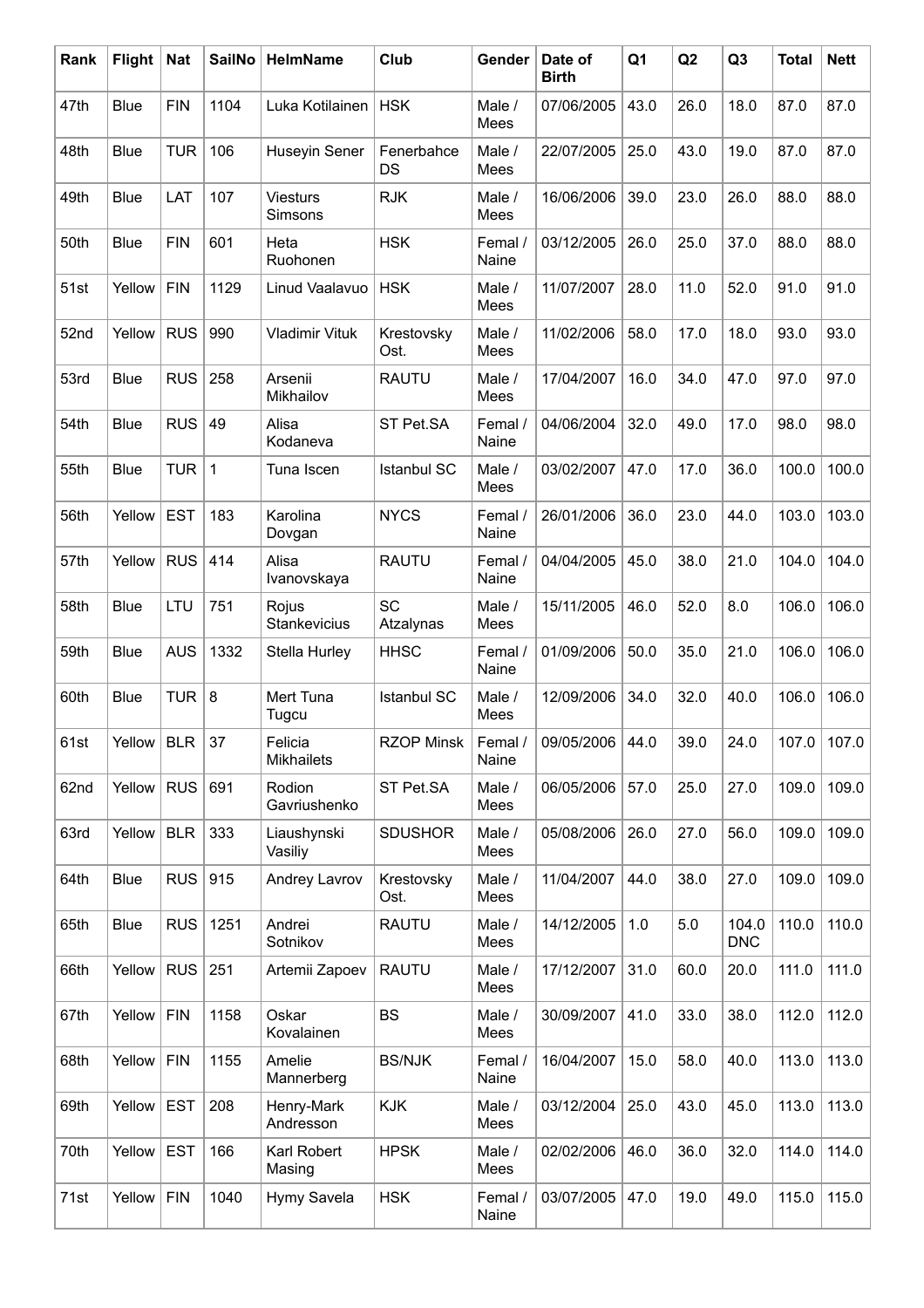| Rank | <b>Flight</b> | <b>Nat</b> | <b>SailNo</b> | <b>HelmName</b>             | Club               | Gender           | Date of<br><b>Birth</b> | Q <sub>1</sub> | Q2                  | Q <sub>3</sub> | <b>Total</b> | <b>Nett</b> |
|------|---------------|------------|---------------|-----------------------------|--------------------|------------------|-------------------------|----------------|---------------------|----------------|--------------|-------------|
| 72nd | Yellow        | <b>RUS</b> | 41            | Maria<br>Eremicheva         | Krestovsky<br>Ost. | Femal /<br>Naine | 01/12/2006              | 56.0           | 30.0                | 31.0           | 117.0        | 117.0       |
| 73rd | Yellow        | <b>EST</b> | 125           | Artur Ader                  | <b>SMS</b>         | Male /<br>Mees   | 05/11/2007              | 35.0           | 22.0                | 62.0           | 119.0        | 119.0       |
| 74th | Blue          | <b>TUR</b> | 3031          | Dilay Balaban               | Fenerbahce<br>DS   | Femal /<br>Naine | 29/05/2006              | 54.0           | 28.0                | 38.0           | 120.0        | 120.0       |
| 75th | Blue          | <b>FIN</b> | 1120          | Sofiia Seliö                | <b>BS</b>          | Femal /<br>Naine | 07/04/2006              | 37.0           | 61.0                | 23.0           | 121.0        | 121.0       |
| 76th | Yellow        | <b>RUS</b> | 104           | Vladimir<br>Lebedev         | ST Pet.SA          | Male /<br>Mees   | 07/11/2007              | 43.0           | 49.0                | 30.0           | 122.0        | 122.0       |
| 77th | Yellow        | <b>FIN</b> | 887           | Sakari Suurla               | <b>EMK</b>         | Male /<br>Mees   | 04/09/2005              | 50.0           | 44.0                | 29.0           | 123.0        | 123.0       |
| 78th | Blue          | <b>EST</b> | 138           | Kardo Remi<br>Kaar          | Pärnu JK           | Male /<br>Mees   | 20/11/2004              | 56.0           | 33.0                | 34.0           | 123.0        | 123.0       |
| 79th | Blue          | <b>RUS</b> | 117           | Marat Nikanov               | ST Pet.SA          | Male /<br>Mees   | 12/04/2007              | 41.0           | 41.0                | 41.0           | 123.0        | 123.0       |
| 80th | Blue          | LTU        | 155           | <b>Vilius Vasiulis</b>      | Všl "Žemys"        | Male /<br>Mees   | 01/02/2007              | 13.0           | 68.0                | 43.0           | 124.0        | 124.0       |
| 81st | Yellow        | LAT        | 138           | Karliina<br>Vaivode         | SA/Klubs360        | Femal /<br>Naine | 17/09/2006              | 51.0           | 18.0                | 58.0           | 127.0        | 127.0       |
| 82nd | Blue          | <b>EST</b> | 182           | Holger<br>Noormets          | <b>KJK</b>         | Male /<br>Mees   | 17/01/2005              | 48.0           | 48.0                | 31.0           | 127.0        | 127.0       |
| 83rd | Blue          | <b>RUS</b> | 75            | Anna<br>Neganova            | ST Pet.SA          | Femal /<br>Naine | 22/06/2005              | 33.0           | 54.0                | 42.0           | 129.0        | 129.0       |
| 84th | Yellow        | LAT        | 129           | Kristiäna Paula<br>Simane   | <b>YC</b> Engure   | Femal /<br>Naine | 11/01/2007              | 53.0           | 41.0                | 36.0           | 130.0        | 130.0       |
| 85th | Blue          | <b>RUS</b> | 1577          | Elizaveta<br>Zvereva        | SC<br>Kenigsberg   | Femal /<br>Naine | 25/04/2003              | 23.0           | 44.0                | 65.0           | 132.0        | 132.0       |
| 86th | Blue          | RUS        | 207           | Artemii Nikitin             | Krestovsky<br>Ost. | Male /<br>Mees   | 24/03/2006              | 57.0           | 36.0                | 39.0           | 132.0        | 132.0       |
| 87th | Yellow        | RUS $ 4$   |               | Aleksander<br>Oginian       | <b>RAUTU</b>       | Male /<br>Mees   | 31/07/2007              | 42.0           | 53.0                | 37.0           | 132.0        | 132.0       |
| 88th | Yellow        | <b>TUR</b> | 105           | Cinar Somdas                | Fenerbahce<br>DS   | Male /<br>Mees   | 17/10/2005              | 19.0           | 104.0<br><b>BFD</b> | 11.0           | 134.0        | 134.0       |
| 89th | Yellow        | <b>BLR</b> | 515           | Valoshynau<br>Yaramir       | <b>SDUSHOR</b>     | Male /<br>Mees   | 06/06/2006              | 30.0           | 51.0                | 53.0           | 134.0        | 134.0       |
| 90th | Blue          | <b>RUS</b> | 127           | Andrei<br>Svetlitca         | <b>RAUTU</b>       | Male /<br>Mees   | 27/06/2004              | 60.0           | 20.0                | 58.0           | 138.0        | 138.0       |
| 91st | Yellow        | LTU        | 51            | Kristupas<br>Alseika        | <b>NSM</b>         | Male /<br>Mees   | 11/06/2006              | 32.0           | 45.0                | 61.0           | 138.0        | 138.0       |
| 92nd | Yellow        | <b>FIN</b> | 563           | Oskari Laurila              | <b>EPS</b>         | Male /<br>Mees   | 30/03/2005              | 8.0            | 104.0<br><b>BFD</b> | 28.0           | 140.0        | 140.0       |
| 93rd | Yellow        | <b>EST</b> | 6             | Karel Ratnik                | Pärnu JK           | Male /<br>Mees   | 22/11/2005              | 22.0           | 104.0<br><b>BFD</b> | 14.0           | 140.0        | 140.0       |
| 94th | Yellow        | LTU        | 454           | Deimantas<br>Valeika        | <b>Bangputys</b>   | Male /<br>Mees   | 18/05/2004              | 63.0           | 35.0                | 42.0           | 140.0        | 140.0       |
| 95th | Blue          | LTU        | 445           | Tomas<br><b>Blinstrubas</b> | <b>NSM</b>         | Male /<br>Mees   | 03/11/2006              | 40.0           | 47.0                | 54.0           | 141.0        | 141.0       |
| 96th | <b>Blue</b>   | <b>RUS</b> | 999           | Dima<br>Shabanov            | Krestovsky<br>Ost. | Male /<br>Mees   | 11/06/2005              | 51.0           | 27.0                | 64.0           | 142.0        | 142.0       |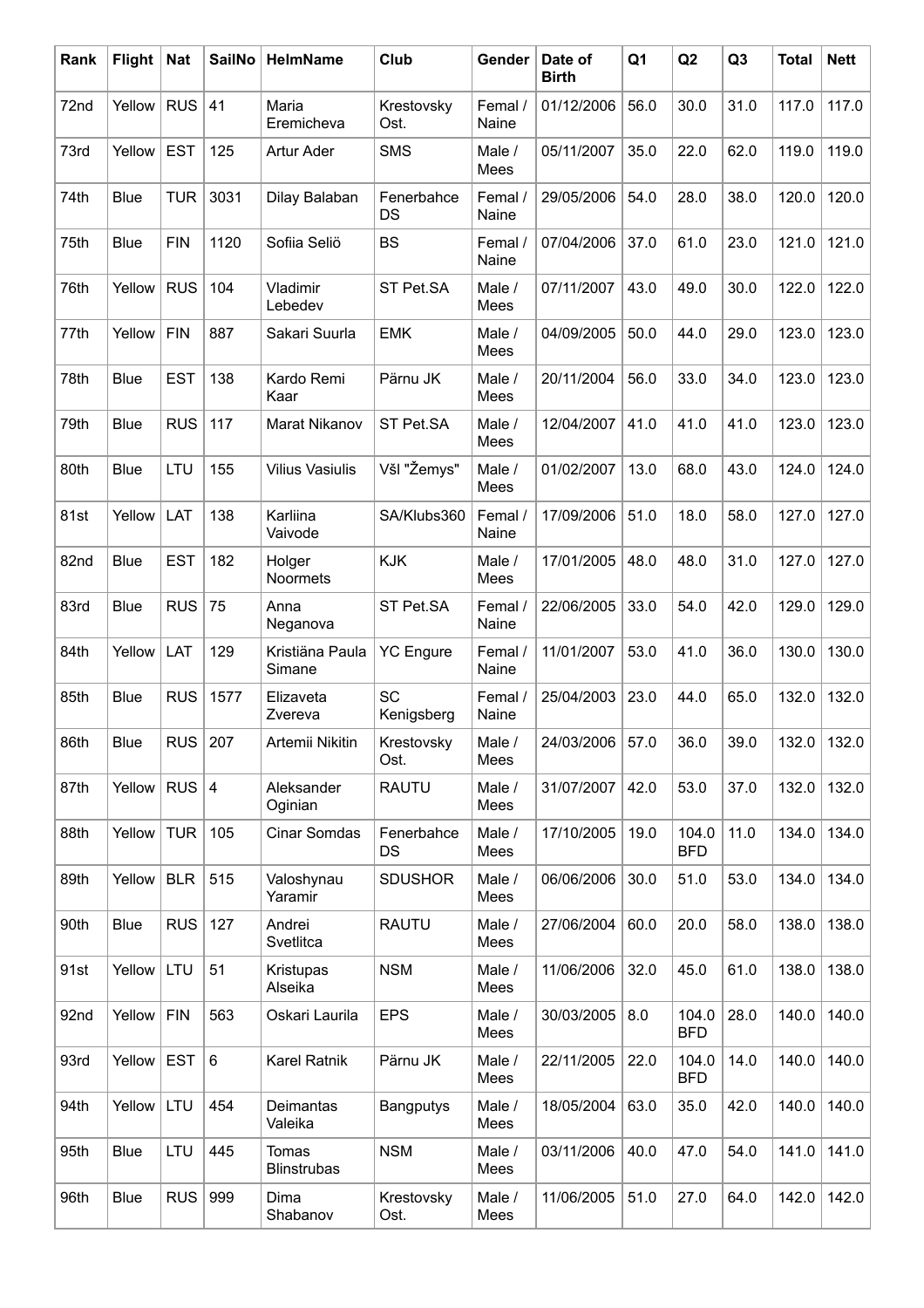| Rank              | Flight      | <b>Nat</b>  | <b>SailNo</b> | HelmName               | Club               | Gender           | Date of<br><b>Birth</b> | Q <sub>1</sub> | Q2   | Q <sub>3</sub>      | <b>Total</b> | <b>Nett</b> |
|-------------------|-------------|-------------|---------------|------------------------|--------------------|------------------|-------------------------|----------------|------|---------------------|--------------|-------------|
| 97th              | Yellow      | <b>EST</b>  | 170           | Martin Lipp            | <b>ROPK</b>        | Male /<br>Mees   | 21/03/2006              | 49.0           | 42.0 | 51.0                | 142.0        | 142.0       |
| 98th              | Yellow      | <b>TUR</b>  | 3032          | Can Senunver           | Fenerbahce<br>DS   | Male /<br>Mees   | 03/01/2006              | 55.0           | 54.0 | 35.0                | 144.0        | 144.0       |
| 99th              | <b>Blue</b> | <b>FIN</b>  | 1027          | Lars<br>Habermacher    | <b>HSK</b>         | Male /<br>Mees   | 06/03/2003              | 52.0           | 42.0 | 50.0                | 144.0        | 144.0       |
| 100th             | Yellow      | <b>FIN</b>  | 1134          | Pulmu<br>Oksanen       | <b>EMK</b>         | Femal /<br>Naine | 31/05/2005              | 67.0           | 50.0 | 33.0                | 150.0        | 150.0       |
| 101st             | Yellow      | LTU         | 456           | Matas Kniubas          | Bangputys          | Male /<br>Mees   | 01/01/2006              | 62.0           | 40.0 | 48.0                | 150.0        | 150.0       |
| 102 <sub>nd</sub> | <b>Blue</b> | LTU         | 455           | Rokas<br>Germanavicius | Bangputys          | Male /<br>Mees   | 02/02/2008              | 61.0           | 46.0 | 45.0                | 152.0        | 152.0       |
| <b>103rd</b>      | <b>Blue</b> | <b>RUS</b>  | 68            | Mixail<br>Latyshevsky  | Krestovsky<br>Ost. | Male /<br>Mees   | 28/06/2007              | 27.0           | 84.0 | 44.0                | 155.0        | 155.0       |
| 104th             | Yellow      | <b>FIN</b>  | 380           | Saimi<br>Huhdanmäki    | <b>HSS</b>         | Femal /<br>Naine | 12/10/2007              | 79.0           | 28.0 | 50.0                | 157.0        | 157.0       |
| 105th             | Yellow      | <b>FIN</b>  | 881           | Teo Koponen            | <b>HSS</b>         | Male /<br>Mees   | 13.12.2007              | 71.0           | 31.0 | 55.0                | 157.0        | 157.0       |
| 106th             | <b>Blue</b> | <b>EST</b>  | 236           | Rasmus<br>Randmäe      | <b>ROPK</b>        | Male /<br>Mees   | 22/11/2006              | 67.0           | 39.0 | 52.0                | 158.0        | 158.0       |
| 107th             | <b>Blue</b> | <b>EST</b>  | 254           | Karl Sören<br>Tamm     | <b>NYCS</b>        | Male /<br>Mees   | 07/02/2007              | 45.0           | 62.0 | 53.0                | 160.0        | 160.0       |
| 108th             | Yellow      | <b>RUS</b>  | 206           | Stasia Gunker          | Krestovsky<br>Ost. | Femal /<br>Naine | 10/12/2007              | 20.0           | 37.0 | 104.0<br><b>UFD</b> | 161.0        | 161.0       |
| 109th             | Yellow      | <b>EST</b>  | 230           | Mari Kedelauk          | <b>TJK</b>         | Femal /<br>Naine | 08/02/0005              | 40.0           | 48.0 | 75.0                | 163.0        | 163.0       |
| 110th             | <b>Blue</b> | <b>BLR</b>  | 323           | Valeria<br>Gulidova    | <b>SDUSHOR</b>     | Femal /<br>Naine | 28/08/2006              | 35.0           | 73.0 | 56.0                | 164.0        | 164.0       |
| 111th             | Blue        | ${\sf FIN}$ | 828           | Max Sergelius          | <b>HSK</b>         | Male /<br>Mees   | 08/07/2008              | 29.0           | 60.0 | 77.0                | 166.0        | 166.0       |
| 112th             | <b>Blue</b> | <b>EST</b>  | 174           | August Maaste          | <b>KJK</b>         | Male /<br>Mees   | 20/05/2004              | 53.0           | 40.0 | 78.0                | 171.0        | 171.0       |
| 113th             | Blue        | LAT         | 65            | Alise Riekstina        | Jurmala            | Femal /<br>Naine | 21/06/2003              | 49.0           | 57.0 | 66.0                | 172.0        | 172.0       |
| 114th             | Blue        | LAT         | 141           | Sarona Caune           | Jurmala            | Femal /<br>Naine | 29/05/2006              | 64.0           | 51.0 | 59.0                | 174.0        | 174.0       |
| 115th             | Yellow      | <b>RUS</b>  | 555           | Andrei<br>Shunenkov    | ST Pet.SA          | Male /<br>Mees   | 03/11/2007              | 54.0           | 64.0 | 57.0                | 175.0        | 175.0       |
| 116th             | Yellow      | LAT         | 60            | Gabriels<br>Civjans    | Jurmala            | Male /<br>Mees   | 05/07/2007              | 64.0           | 71.0 | 41.0                | 176.0        | 176.0       |
| 117th             | <b>Blue</b> | <b>RUS</b>  | 88            | Andrey<br>Astapov      | Krestovsky<br>Ost. | Male /<br>Mees   | 07/06/2005              | 71.0           | 58.0 | 49.0                | 178.0        | 178.0       |
| 118th             | Blue        | <b>EST</b>  | 111           | Leivo Luha             | Toila SK           | Male /<br>Mees   | 23/11/2004              | 68.0           | 50.0 | 60.0                | 178.0        | 178.0       |
| 119th             | Blue        | <b>RUS</b>  | 2081          | Dimitrii Orlov         | <b>RAUTU</b>       | Male /<br>Mees   | 09/09/2007              | 74.0           | 53.0 | 51.0                | 178.0        | 178.0       |
| 120th             | Yellow      | <b>TUR</b>  | 3040          | Ali Canmutlu           | Fenerbahce<br>DS   | Male /<br>Mees   | 16/07/2007              | 65.0           | 47.0 | 67.0                | 179.0        | 179.0       |
| 121st             | Blue        | LTU         | 2055          | <b>Vilius Pocius</b>   | SC Vejo<br>sparnai | Male /<br>Mees   | 16/06/2007              | 36.0           | 72.0 | 72.0                | 180.0        | 180.0       |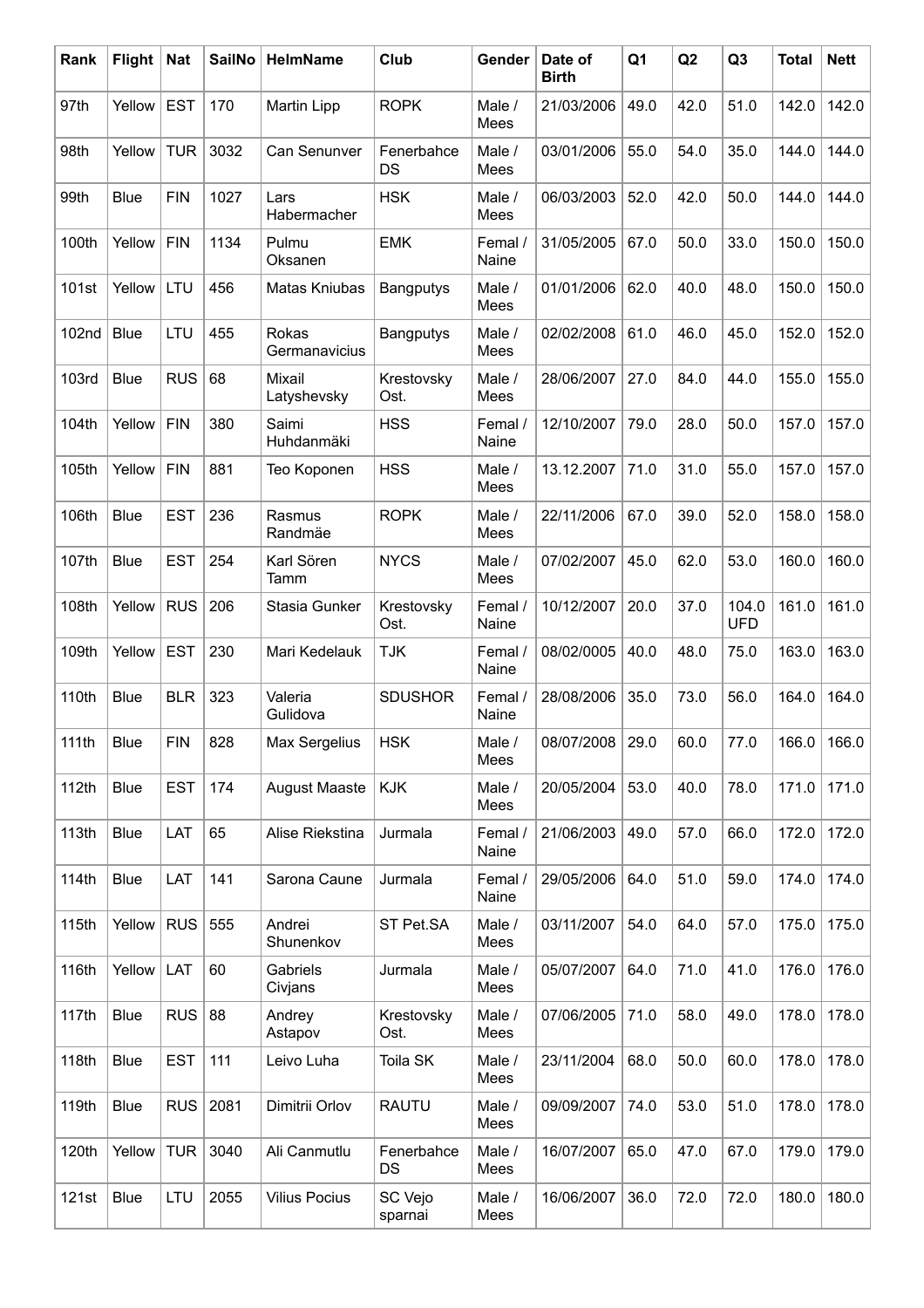| Rank         | <b>Flight</b> | <b>Nat</b> | <b>SailNo</b>    | HelmName                          | Club                    | Gender           | Date of<br><b>Birth</b> | Q1                  | Q2                  | Q <sub>3</sub>      | <b>Total</b> | <b>Nett</b> |
|--------------|---------------|------------|------------------|-----------------------------------|-------------------------|------------------|-------------------------|---------------------|---------------------|---------------------|--------------|-------------|
| 122nd        | Yellow        | <b>TUR</b> | $\boldsymbol{9}$ | Deniz Bora<br>Gok                 | <b>Istanbul SC</b>      | Male /<br>Mees   | 17/05/2005              | 60.0                | 55.0                | 66.0                | 181.0        | 181.0       |
| <b>123rd</b> | <b>Blue</b>   | <b>EST</b> | 228              | Rainer Kepp                       | <b>TJK</b>              | Male /<br>Mees   | 28/08/2005              | 58.0                | 69.0                | 55.0                | 182.0        | 182.0       |
| 124th        | <b>Blue</b>   | LTU        | 737              | David Mažeika                     | <b>NSM</b>              | Male /<br>Mees   | 17/01/2010              | 63.0                | 63.0                | 57.0                | 183.0        | 183.0       |
| 125th        | Yellow        | <b>RUS</b> | 171              | Andrei<br>Baksheev                | <b>RAUTU</b>            | Male /<br>Mees   | 29/06/2009              | 61.0                | 59.0                | 63.0                | 183.0        | 183.0       |
| 126th        | <b>Blue</b>   | LTU        | 106              | Rapolas<br>Norvaisas              | SC Vejo<br>sparnai      | Male /<br>Mees   | 22/07/2005              | 104.0<br><b>UFD</b> | 56.0                | 25.0                | 185.0        | 185.0       |
| 127th        | Yellow        | LTU        | 451              | Asta<br>Aperaviciute              | <b>Bangputys</b>        | Male /<br>Mees   | 26/05/2007              | 34.0                | 104.0<br><b>BFD</b> | 47.0                | 185.0        | 185.0       |
| 128th        | Yellow        | <b>RUS</b> | 125              | Roman<br>Ivanovskii               | <b>RAUTU</b>            | Male /<br>Mees   | 03/03/2007              | 39.0                | 46.0                | 104.0<br><b>BFD</b> | 189.0        | 189.0       |
| 129th        | <b>Blue</b>   | <b>RUS</b> | 96               | Taisiia<br>Kuzmina                | ST Pet.SA               | Femal /<br>Naine | 21/10/2005              | 59.0                | 82.0                | 48.0                | 189.0        | 189.0       |
| 130th        | <b>Blue</b>   | <b>RUS</b> | 179              | Ekaterina<br>Vasileva             | <b>RAUTU</b>            | Femal /<br>Naine | 22/08/2007              | 78.0                | 67.0                | 46.0                | 191.0        | 191.0       |
| 131st        | Yellow        | LTU        | 133              | <b>Benas</b><br><b>Bestauskas</b> | Všl "Žemys"             | Male /<br>Mees   | 17/08/2009              | 77.0                | 72.0                | 43.0                | 192.0        | 192.0       |
| 132nd        | Yellow        | <b>EST</b> | 172              | Oliver lida                       | <b>ROPK</b>             | Male /<br>Mees   | 17/04/2006              | 66.0                | 56.0                | 70.0                | 192.0        | 192.0       |
| 133rd        | <b>Blue</b>   | <b>EST</b> | 195              | Loreta Sults                      | <b>ROPK</b>             | Femal /<br>Naine | 06/07/2006              | 65.0                | 45.0                | 84.0                | 194.0        | 194.0       |
| 134th        | Yellow        | <b>EST</b> | 253              | Jakob Tuubel                      | <b>NYCS</b>             | Male /<br>Mees   | 28/11/2005              | 52.0                | 66.0                | 79.0                | 197.0        | 197.0       |
| 135th        | Yellow        | <b>FIN</b> | 1132             | Felix Sergelius                   | <b>HSK</b>              | Male /<br>Mees   | 13/03/2006              | 48.0                | 104.0<br><b>BFD</b> | 46.0                | 198.0        | 198.0       |
| 136th        | Yellow        | LAT        | 69               | Jete Mezite                       | Jurmala                 | Femal /<br>Naine | 20/01/2006              | 82.0                | 62.0                | 54.0                |              | 198.0 198.0 |
| 137th        | Yellow        | TUR $ 25$  |                  | Ceyda Aksoy                       | Fenerbahce<br>DS        | Femal /<br>Naine | 12/06/2006              | 38.0                | 104.0<br><b>BFD</b> | 59.0                | 201.0        | 201.0       |
| 138th        | Yellow        | $RUS$ 81   |                  | Olga Kusonina                     | Krestovsky<br>Ost.      | Femal /<br>Naine | 05/07/2005              | 70.0                | 68.0                | 64.0                | 202.0        | 202.0       |
| 139th        | Yellow        | <b>EST</b> | 140              | Dagne Aasma                       | Pärnu JK                | Femal /<br>Naine | 05/05/2005              | 68.0                | 63.0                | 74.0                | 205.0        | 205.0       |
| 140th        | <b>Blue</b>   | <b>RUS</b> | 2051             | Vova Anelin                       | <b>SC</b><br>Kenigsberg | Male /<br>Mees   | 24/08/2005              | 76.0                | 55.0                | 76.0                | 207.0        | 207.0       |
| 141st        | Yellow        | <b>FIN</b> | 935              | Joel Kiiski                       | <b>HSK</b>              | Male /<br>Mees   | 14/07/2005              | 1.0                 | 104.0<br><b>BFD</b> | 104.0<br><b>UFD</b> | 209.0        | 209.0       |
| 142nd        | <b>Blue</b>   | <b>TUR</b> | 3046             | <b>Kuzey Karis</b>                | Fenerbahce<br>DS        | Male /<br>Mees   | 04/12/2008              | 66.0                | 70.0                | 73.0                | 209.0        | 209.0       |
| 143rd        | Yellow        | LTU        | 401              | <b>Tadas Azukas</b>               | Bangputys               | Male /<br>Mees   | 01/07/2009              | 90.0                | 61.0                | 60.0                | 211.0        | 211.0       |
| 144th        | Yellow        | TUR        | 6193             | Alp Karpuzoglu                    | <b>Istanbul SC</b>      | Male /<br>Mees   | 29/12/2006              | 81.0                | 65.0                | 65.0                | 211.0        | 211.0       |
| 145th        | Yellow        | <b>EST</b> | 160              | Saskia<br>Põldmaa                 | <b>NYCS</b>             | Femal /<br>Naine | 27/07/2006              | 73.0                | 57.0                | 83.0                | 213.0        | 213.0       |
| 146th        | Yellow        | <b>EST</b> | 229              | Maria<br>Aleksandra<br>Vettik     | <b>TJK</b>              | Femal /<br>Naine | 25/06/2006              | 59.0                | 78.0                | 77.0                | 214.0        | 214.0       |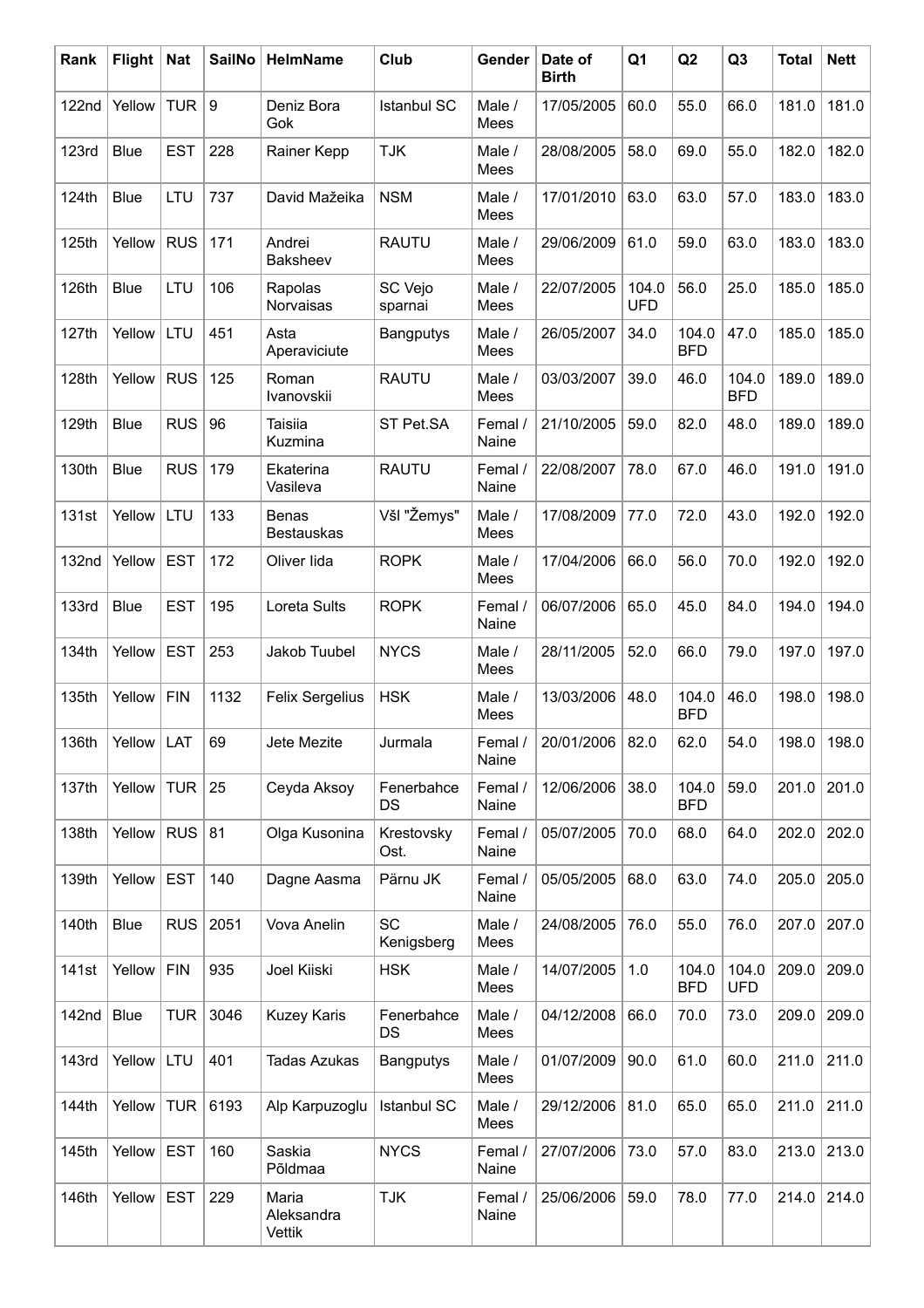| Rank              | <b>Flight</b> | <b>Nat</b> | <b>SailNo</b> | HelmName                     | Club                    | Gender           | Date of<br><b>Birth</b> | Q1   | Q2                  | Q <sub>3</sub> | <b>Total</b> | <b>Nett</b> |
|-------------------|---------------|------------|---------------|------------------------------|-------------------------|------------------|-------------------------|------|---------------------|----------------|--------------|-------------|
| 147th             | <b>Blue</b>   | <b>EST</b> | 181           | Liis Katriin<br>Kuusik       | <b>ROPK</b>             | Femal /<br>Naine | 11/03/2005              | 77.0 | 75.0                | 62.0           | 214.0        | 214.0       |
| 148th             | Yellow        | <b>RUS</b> | 89            | Mihei Gromov                 | <b>Baltiec</b>          | Male /<br>Mees   | 21/06/2007              | 76.0 | 67.0                | 71.0           | 214.0        | 214.0       |
| 149th             | Yellow        | LTU        | 1378          | Jokubas Pekis                | <b>Bangputys</b>        | Male /<br>Mees   | 26/04/2008              | 72.0 | 74.0                | 68.0           | 214.0        | 214.0       |
| 150th             | <b>Blue</b>   | LTU        | 318           | Dovidas<br>Eidukevicius      | <b>Bangputys</b>        | Male /<br>Mees   |                         | 72.0 | 66.0                | 79.0           | 217.0        | 217.0       |
| 151st             | <b>Blue</b>   | LTU        | 435           | Jonas<br>Vimantas            | Bangputys               | Male /<br>Mees   | 28/01/2007              | 83.0 | 65.0                | 71.0           | 219.0        | 219.0       |
| 152 <sub>nd</sub> | <b>Blue</b>   | LTU        | 85            | Ramune<br>Luksyte            | <b>Bangputys</b>        | Femal /<br>Naine | 24/09/2007              | 55.0 | 83.0                | 82.0           | 220.0        | 220.0       |
| 153rd             | <b>Blue</b>   | <b>RUS</b> | 26            | Alexey<br>Svyatogorov        | Krestovsky<br>Ost.      | Male /<br>Mees   | 26/10/2007              | 75.0 | 59.0                | 86.0           | 220.0        | 220.0       |
| 154th             | <b>Blue</b>   | <b>RUS</b> | 174           | Arkadii Bungov               | <b>RAUTU</b>            | Male /<br>Mees   | 17/06/2007              | 82.0 | 71.0                | 68.0           | 221.0        | 221.0       |
| 155th             | <b>Blue</b>   | <b>EST</b> | 184           | Kaur Säärits                 | <b>NYCS</b>             | Male /<br>Mees   | 04/10/2004              | 70.0 | 91.0                | 67.0           | 228.0        | 228.0       |
| 156th             | Yellow        | <b>FIN</b> | 1019          | Vivi Vainio-<br>Mattila      | <b>HSS</b>              | Femal /<br>Naine | 19/01/2007              | 83.0 | 76.0                | 69.0           | 228.0        | 228.0       |
| 157th             | <b>Blue</b>   | <b>EST</b> | 226           | Enrico Eha                   | <b>ROPK</b>             | Male /<br>Mees   | 18/11/2004              | 84.0 | 74.0                | 70.0           | 228.0        | 228.0       |
| 158th             | <b>Blue</b>   | LAT        | 114           | <b>Ulla Katrina</b><br>Dubra | <b>YC Engure</b>        | Femal /<br>Naine | 30/01/2008              | 69.0 | 79.0                | 81.0           | 229.0        | 229.0       |
| 159th             | <b>Blue</b>   | LTU        | 588           | Simonas<br>Poviliunas        | Bangputys               | Male /<br>Mees   | 06/04/2006              | 62.0 | 78.0                | 92.0           | 232.0        | 232.0       |
| 160th             | <b>Blue</b>   | LTU        | 453           | Tadas<br>Lukosevicius        | Bangputys               | Male /<br>Mees   | 23/03/2008              | 73.0 | 76.0                | 83.0           | 232.0        | 232.0       |
| 161st             | Yellow        | <b>EST</b> | 82            | Gretel<br>Kurgpõld           | <b>ROPK</b>             | Femal /<br>Naine | 22/07/2006              | 74.0 | 79.0                | 80.0           |              | 233.0 233.0 |
| 162nd             | <b>Blue</b>   | <b>FIN</b> | 945           | Frans Huhta<br>Koivisto      | <b>EMK</b>              | Male /<br>Mees   | 15.10.2005              | 81.0 | 77.0                | 75.0           | 233.0        | 233.0       |
| 163rd             | Yellow        | <b>EST</b> | 171           | Karl Heinrich<br>Kurnim      | <b>ROPK</b>             | Male /<br>Mees   | 08/07/2006              | 75.0 | 80.0                | 78.0           | 233.0        | 233.0       |
| 164th             | Yellow        | <b>TUR</b> | 3050          | Isik Denizkurt               | Fenerbahce<br><b>DS</b> | Femal /<br>Naine | 26/08/2007              | 88.0 | 70.0                | 76.0           | 234.0        | 234.0       |
| 165th             | <b>Blue</b>   | <b>FIN</b> | 1136          | Hertta<br>Miettinen          | <b>HSK</b>              | Femal /<br>Naine | 20/06/2005              | 91.0 | 81.0                | 63.0           | 235.0        | 235.0       |
| 166th             | <b>Blue</b>   | RUS        | 28            | Maiia Gerefurt               | ST Pet.SA               | Femal /<br>Naine | 15/12/2007              | 85.0 | 90.0                | 61.0           | 236.0        | 236.0       |
| 167th             | <b>Blue</b>   | <b>FIN</b> | 1090          | Aatos Järvinen               | <b>HSS</b>              | Male /<br>Mees   | 30/04/2008              | 79.0 | 64.0                | 93.0           | 236.0        | 236.0       |
| 168th             | <b>Blue</b>   | <b>LTU</b> | 113           | Orestas<br>Dragenis          | Všl "Žemys"             | Male /<br>Mees   | 10/11/2008              | 38.0 | 100.0               | 100.0          | 238.0        | 238.0       |
| 169th             | Yellow        | <b>EST</b> | 76            | <b>Olger Hannes</b><br>Mets  | <b>SMS</b>              | Male /<br>Mees   | 09/02/2007              | 87.0 | 69.0                | 82.0           | 238.0        | 238.0       |
| 170th             | Yellow        | <b>EST</b> | 217           | Henri Sootla                 | <b>ROPK</b>             | Male /<br>Mees   | 11/11/2006              | 78.0 | 92.0                | 72.0           | 242.0        | 242.0       |
| 171st             | Yellow        | <b>TUR</b> | 3043          | Derin Selanik                | Fenerbahce<br>DS        | Male /<br>Mees   | 01/11/2006              | 69.0 | 104.0<br><b>BFD</b> | 73.0           | 246.0        | 246.0       |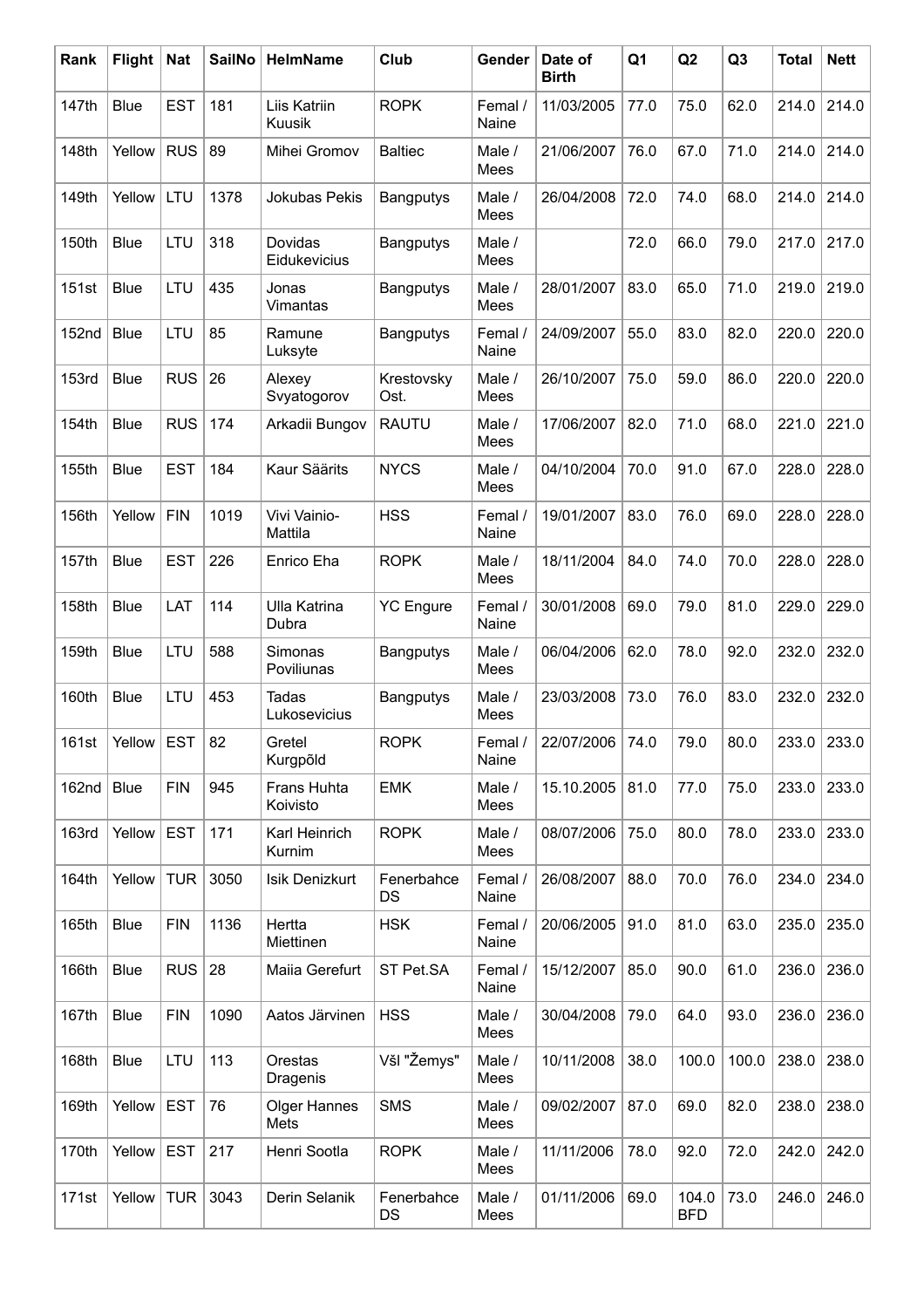| Rank         | <b>Flight</b> | <b>Nat</b> | <b>SailNo</b> | HelmName                     | Club                    | Gender           | Date of<br><b>Birth</b> | Q1                  | Q2                  | Q <sub>3</sub>      | <b>Total</b> | <b>Nett</b> |
|--------------|---------------|------------|---------------|------------------------------|-------------------------|------------------|-------------------------|---------------------|---------------------|---------------------|--------------|-------------|
| 172nd        | Yellow        | <b>EST</b> | 167           | Rasmus<br>Rosenblad          | <b>ROPK</b>             | Male /<br>Mees   | 04/04/2006              | 93.0                | 73.0                | 81.0                | 247.0        | 247.0       |
| 173rd        | <b>Blue</b>   | <b>EST</b> | 155           | Raul Ottesson                | <b>TJK</b>              | Male /<br>Mees   | 06/08/2007              | 80.0                | 88.0                | 80.0                | 248.0        | 248.0       |
| 174th        | Yellow        | <b>RUS</b> | 1310          | Evgeniia<br>Bylkova          | <b>SC</b><br>Kenigsberg | Femal /<br>Naine | 03/06/2007              | 89.0                | 75.0                | 85.0                | 249.0        | 249.0       |
| 175th        | Yellow        | <b>RUS</b> | 1654          | Stepan Kuzmin                | SC<br>Kenigsberg        | Male /<br>Mees   | 12/11/2007              | 84.0                | 77.0                | 89.0                | 250.0        | 250.0       |
| 176th        | Yellow        | LTU        | 432           | Mariya<br>Shramkova          | <b>NSM</b>              | Femal /<br>Naine | 29/07/2008              | 80.0                | 83.0                | 87.0                | 250.0        | 250.0       |
| 177th        | Yellow        | LTU        | 110           | <b>Bartas</b><br>Kupliauskas | Všl "Žemys"             | Male /<br>Mees   | 08/02/2010              | 104.0<br><b>DNC</b> | 52.0                | 97.0                | 253.0        | 253.0       |
| 178th        | Yellow        | LTU        | 75            | Emilijus<br>Poviliunas       | Bangputys               | Male /<br>Mees   | 13/10/2007              | 85.0                | 84.0                | 84.0                | 253.0        | 253.0       |
| 179th        | <b>Blue</b>   | <b>EST</b> | 93            | <b>Lisett Aasmets</b>        | <b>NYCS</b>             | Femal /<br>Naine | 15/09/2006              | 90.0                | 80.0                | 89.0                | 259.0        | 259.0       |
| 180th        | <b>Blue</b>   | <b>FIN</b> | 44            | Joonas<br>Bollström          | <b>TP</b>               | Male /<br>Mees   | 15/07/2007              | 104.0<br><b>DNC</b> | 87.0                | 69.0                | 260.0        | 260.0       |
| 181st        | <b>Blue</b>   | LAT        | 142           | Tina Fišere-<br>Blumberga    | <b>YC</b> Engure        | Femal /<br>Naine | 09/04/2007              | 88.0                | 86.0                | 87.0                | 261.0        | 261.0       |
| 182nd        | Yellow        | LTU        | 2050          | Domas<br>Gudauskas           | SC Vejo<br>sparnai      | Male /<br>Mees   | 04/10/2008              | 86.0                | 87.0                | 88.0                | 261.0        | 261.0       |
| <b>183rd</b> | <b>Blue</b>   | <b>EST</b> | 168           | Kristjan Kööp                | <b>ROPK</b>             | Male /<br>Mees   | 07/08/2005              | 86.0                | 89.0                | 90.0                | 265.0        | 265.0       |
| 184th        | Yellow        | <b>RUS</b> | 311           | Nikita Petrov                | <b>Baltiec</b>          | Male /<br>Mees   | 30/04/2008              | 94.0                | 81.0                | 91.0                | 266.0        | 266.0       |
| 185th        | Yellow        | <b>FIN</b> | 932           | <b>Morris</b><br>Ikäheimo    | <b>HSS</b>              | Male /<br>Mees   | 18/02/2008              | 92.0                | 88.0                | 86.0                | 266.0        | 266.0       |
| 186th        | Blue          | <b>FIN</b> | 918           | Alex Tammi                   | <b>HSS</b>              | Male /<br>Mees   | 22/04/2007              | 89.0                | 104.0<br><b>DNC</b> | 74.0                | 267.0        | 267.0       |
| 187th        | <b>Blue</b>   | <b>EST</b> | 169           | Mari Ann<br>Kuusik           | <b>ROPK</b>             | Femal /<br>Naine | 11/03/2005              | 93.0                | 85.0                | 91.0                | 269.0        | 269.0       |
| 188th        | <b>Blue</b>   | <b>EST</b> | 61            | Hanna Viktoria<br>Vaino      | <b>ROPK</b>             | Femal /<br>Naine | 28/01/2006              | 92.0                | 94.0                | 85.0                | 271.0        | 271.0       |
| 189th        | Yellow        | <b>EST</b> | 143           | Anna Altrov                  | <b>ROPK</b>             | Femal /<br>Naine | 02/04/2008              | 91.0                | 90.0                | 92.0                | 273.0        | 273.0       |
| 190th        | Yellow        | <b>RUS</b> | 985           | Kurganova<br>Vera            | <b>SC</b><br>Kenigsberg | Femal /<br>Naine | 2005                    | 95.0                | 91.0                | 90.0                | 276.0        | 276.0       |
| 191st        | Yellow        | LTU        | 184           | Karolis<br>Rimgaila          | Všl "Žemys"             | Male /<br>Mees   | 20/10/2009              | 100.0               | 85.0                | 95.0                | 280.0        | 280.0       |
| 192nd        | Blue          | <b>EST</b> | 144           | Joonas Ata<br>Saks           | <b>ROPK</b>             | Male /<br>Mees   | 17/03/2009              | 87.0                | 96.0                | 97.0                | 280.0        | 280.0       |
| 193rd        | Yellow        | <b>EST</b> | 159           | Sandra Sinivee               | <b>ROPK</b>             | Femal /<br>Naine | 02/07/2007              | 97.0                | 82.0                | 104.0<br><b>UFD</b> | 283.0        | 283.0       |
| 194th        | Yellow        | <b>EST</b> | 222           | Matilda Prikk                | <b>ROPK</b>             | Femal /<br>Naine | 27/07/2006              | 104.0<br><b>DNC</b> | 86.0                | 93.0                | 283.0        | 283.0       |
| 195th        | Blue          | <b>RUS</b> | 24            | Vasilii<br>Danilenko         | <b>RAUTU</b>            | Male /<br>Mees   | 13/07/2008              | 98.0                | 98.0                | 88.0                | 284.0        | 284.0       |
| 196th        | Yellow        | LTU        | 80            | Šarunas Jakas                | <b>NSM</b>              | Male /<br>Mees   | 18/09/2009              | 99.0                | 89.0                | 96.0                | 284.0        | 284.0       |